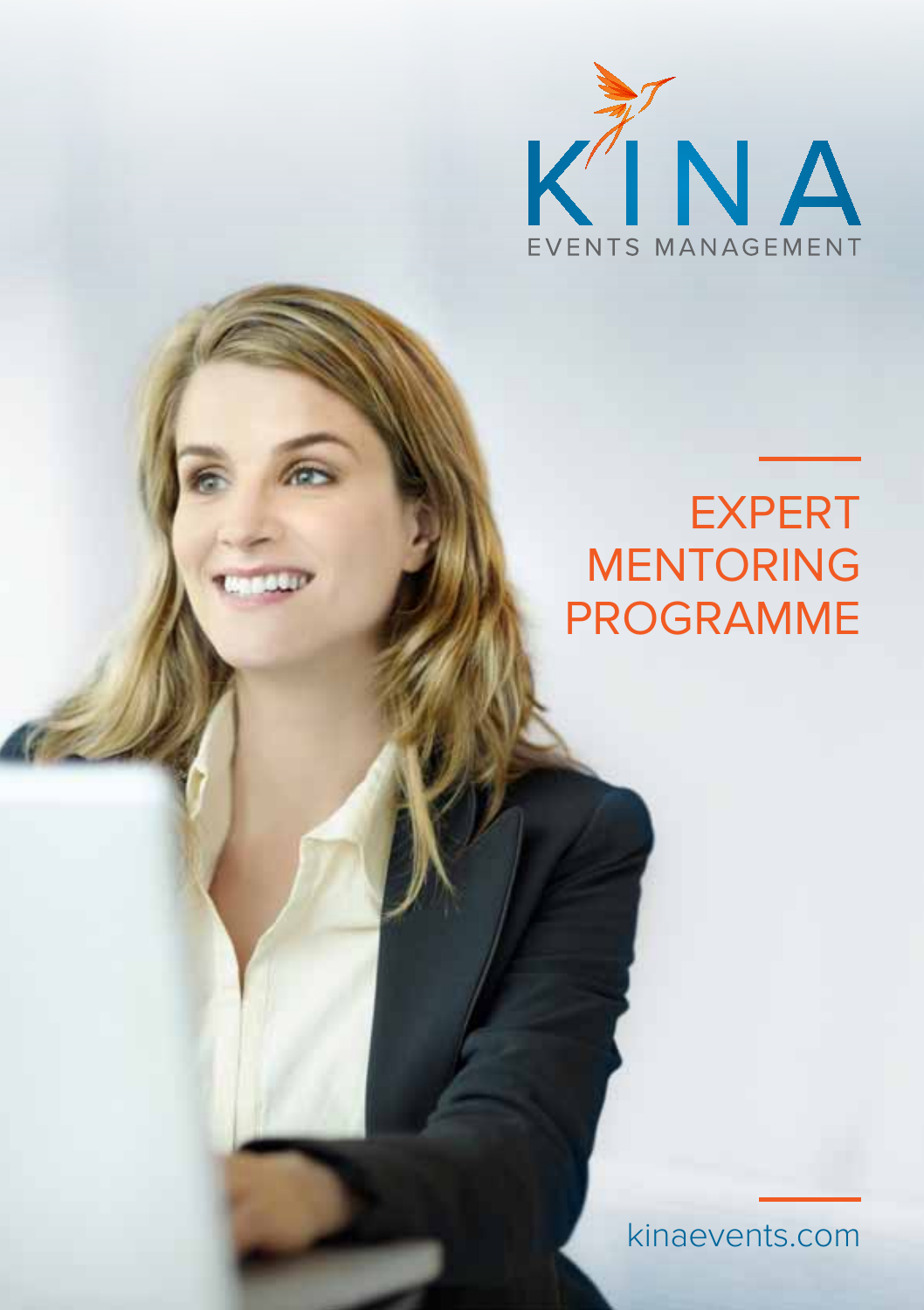

I learned a huge amount very quickly thanks to my Kina Events mentor. Alex shared her fantastic events knowledge and expertise to help me build on my skills and develop my career. I know I wouldn't be where I am today without her help and support. If you want to make it to the top in events management, the Kina Events mentoring programme will help get you there.

#### **Anna Meehan**



## **Expert mentoring in events management**

Kina Events provides a fully-customised and cost-effective mentoring programme to help support and develop events professionals at any stage of their career.

Do you have a particular challenge ahead of you, feel the need to plug gaps in your knowledge, or want support to help move your career to the next level? Whatever your reason for seeking a mentor, our programme is tailored to you and your specific goals.

#### **We work with:**

- **Experienced event professionals** looking to take your career to the next level
- **• Newly qualified Event Managers** to provide mentorship and guidance as you take the first steps in your new career
- **Executive Assistants and Personal Assistants** to help you increase your expertise and confidence in the events management element of your role
- **Trainees or students** studying for a career in events management to help you feel confident, capable and to get ahead.

**Whether you're self-funded or have events mentoring as part of your personal development plan with your employer, we can help.**

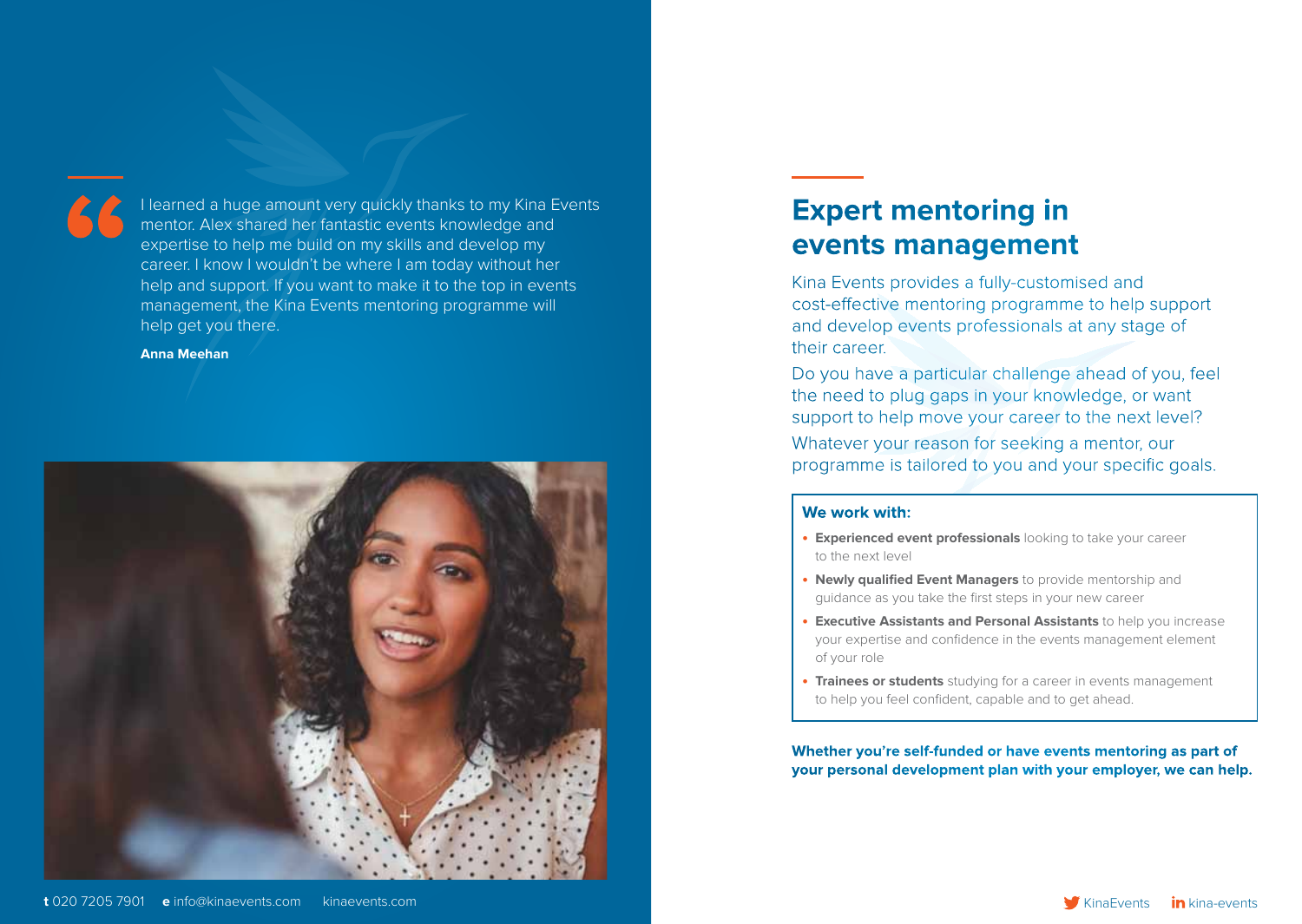

### **What does the mentoring programme cover?**

We tailor each mentoring programme to the individuals we work with, creating a bespoke service.

#### **We typically provide:**

- **Practical, expert and impartial advice** for planning and structuring events – whether as a template for future event planning or tailored to a specific event
- **Information on best practice** with advice on overcoming obstacles and implementing strategies to create successful events
- **• Confidence-building strategies** and project management skills
- **Help with creating goals** to bring you success in your role and career.

Our knowledgeable, professional events mentors have at least seven years' experience in the events industry.

We've lived through – and survived – all the ups and downs of event management. We know the issues you're facing and can help you solve them.

### **How can the mentoring programme support my events management career?**

Our mentoring programme is designed to give you exactly the help you need to achieve your goals.

We work together to ensure you come away from your mentoring programme feeling invigorated and confident.

#### **Key areas we explore:**

- **Outstanding organisation** what strategies would help you manage multiple projects simultaneously?
- **Problem solving** how can you manage bottlenecks in the planning process and resolve every challenge that comes your way?
- **Enthusiasm** how can you ensure you approach every project with the same high level of enthusiasm, attention-to-detail and creativity?
- **Project management** what strategies can you use to ensure events exceed expectations, every time?
- **Money management** how can you keep budgets firmly under control?
- **Working under pressure** what techniques would help you manage tight deadlines and a heavy workload?
- **Stakeholder management** keeping the right people in the loop and how to manage complex projects with multiple stakeholders.

These are just some examples of how we can support you – just let us know the areas you want to work on and we'll tailor-make a mentoring programme for you.

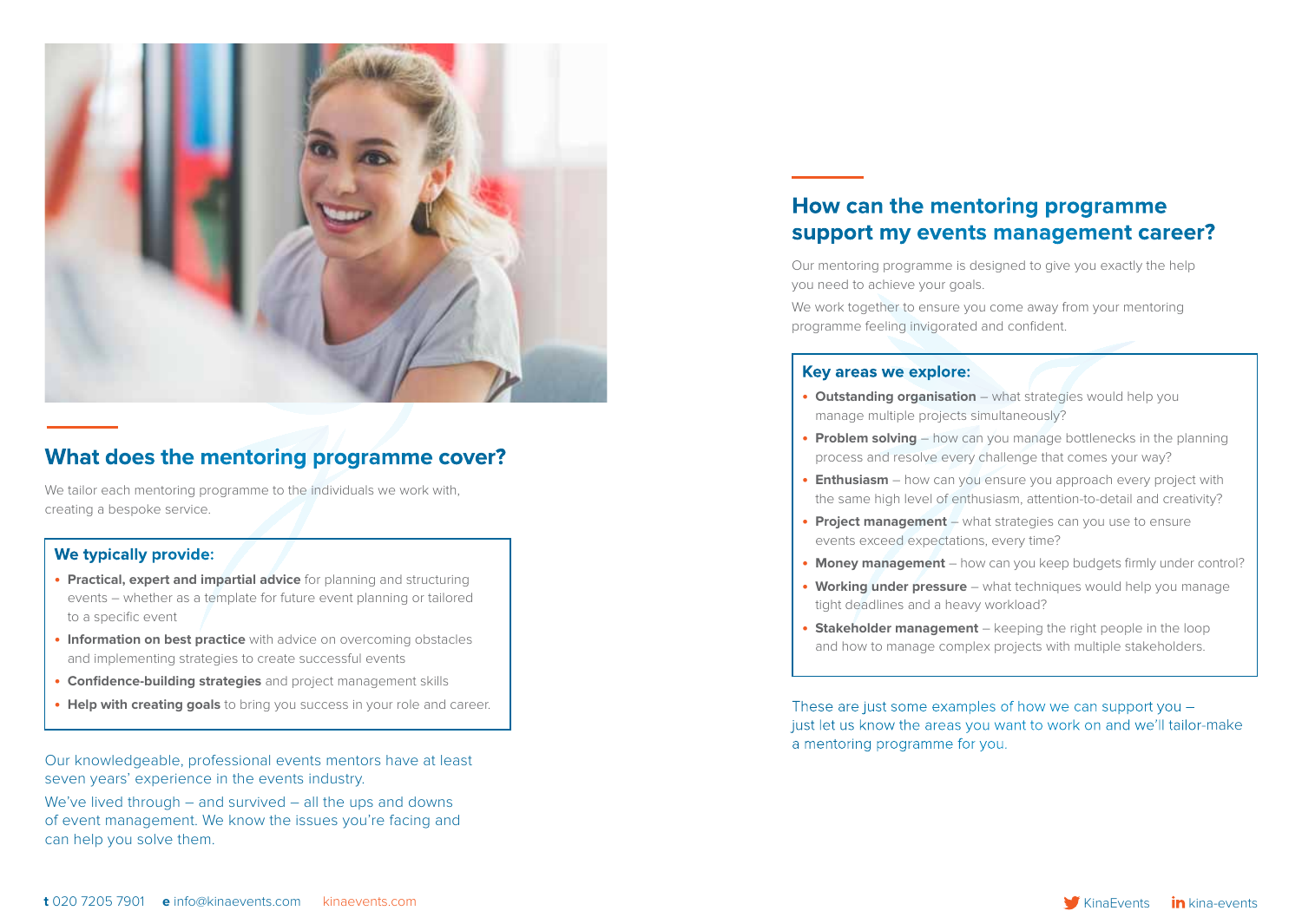### **Can I book a mentoring programme for my team?**

We mentor individuals but, if you are a manager, we can mentor more than one person in your team.

All mentoring is entirely confidential, and we do not 'report back' to managers.

Our aim is to ensure every events management professional we work with finishes the mentoring programme feeling confident, supported, and ready to try out their newly-acquired skills.



### **How does the mentoring programme work?**

We appreciate how tricky it can be to fit anything 'extra' into an already busy diary, so our online mentoring sessions can be slotted-in around your existing commitments, with no travel or 'down time' required.

#### **How it works:**

- **•**  Each mentoring programme includes **six one-hour mentoring sessions**
- **•**  Your mentoring sessions are held regularly **over a six-month period**, to allow us to work with you consistently to achieve better results
- **•**  Mentoring is provided via **video conferencing**, so sessions can take place at a time and location to suit you.

### **How do I book and what are the next steps?**

For prices and to find out more about the Kina Events mentoring programme, please email **joanne@kinaevents.com** to arrange a 10-minute, no obligation phone call.



Alex from Kina Events was such a great help to me as my events management mentor. She gave me help with my CV and I learned lots of specialist tips and strategies through our regular video conference calls. Having a mentor has helped improve my confidence and knowledge – I definitely wouldn't be in the position I'm in today if it wasn't for Alex's help. I highly recommend the Kina Events mentoring programme to anyone wanting to develop their skills or achieve a specific goal. **Lauren Taylor**